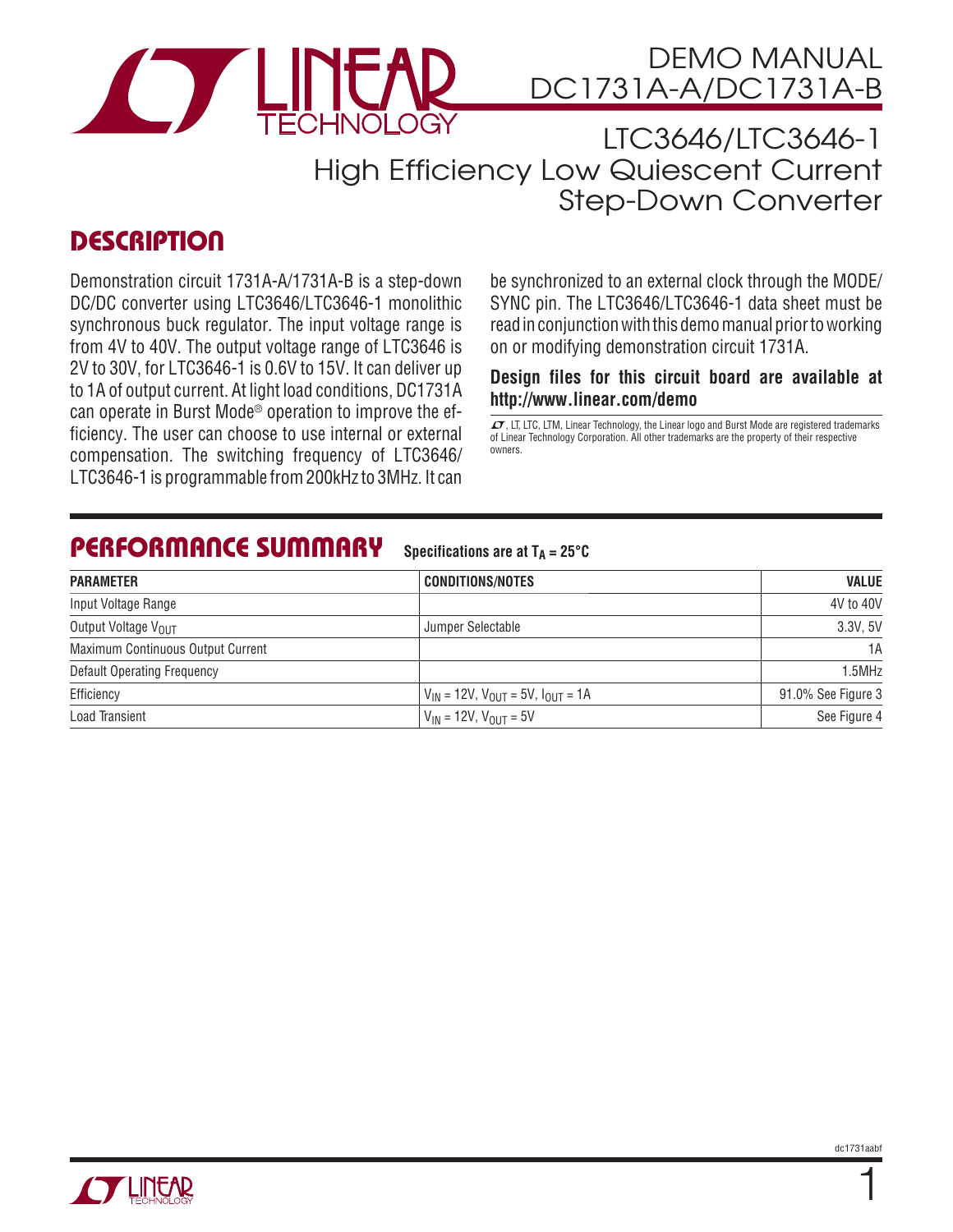# **QUICK START PROCEDURE**

Demonstration circuit 1731A is an easy way to evaluate the performance of the LTC3646/LTC3646-1. Please refer to Figure 1 for proper measurement equipment setup and follow the procedure below:

1. Place jumpers in the following positions for a typical application:

| <b>MODE</b> | EXTVCC | RUN | V <sub>OUT</sub> SELECT |
|-------------|--------|-----|-------------------------|
| ロハハ<br>ั∪∪  | GND    | ΟN  |                         |

- 2. With power off, connect the input power supply, load and meters as shown in Figure 1. Preset the load to 0A and  $V_{IN}$  supply to be OV.
- 3. Turn on the power at the input. Increase  $V_{IN}$  to 12V (Do **not hot-plug the input supply or apply more than the rated maximum voltage of 40V to the board or the part may be damaged)**. The output voltage should be regulated and deliver the selected output voltage ±2%.
- 4. Vary the input voltage from 4V to 40V and adjust the load current from 0A to 1A. Observe the output voltage regulation, ripple voltage, efficiency, and other parameters.
- 5. To measure input or output ripple, please refer to Figure 2 for proper measurement setup.



**Figure 1. Proper Measurement Equipment Setup**

dc1731aabf

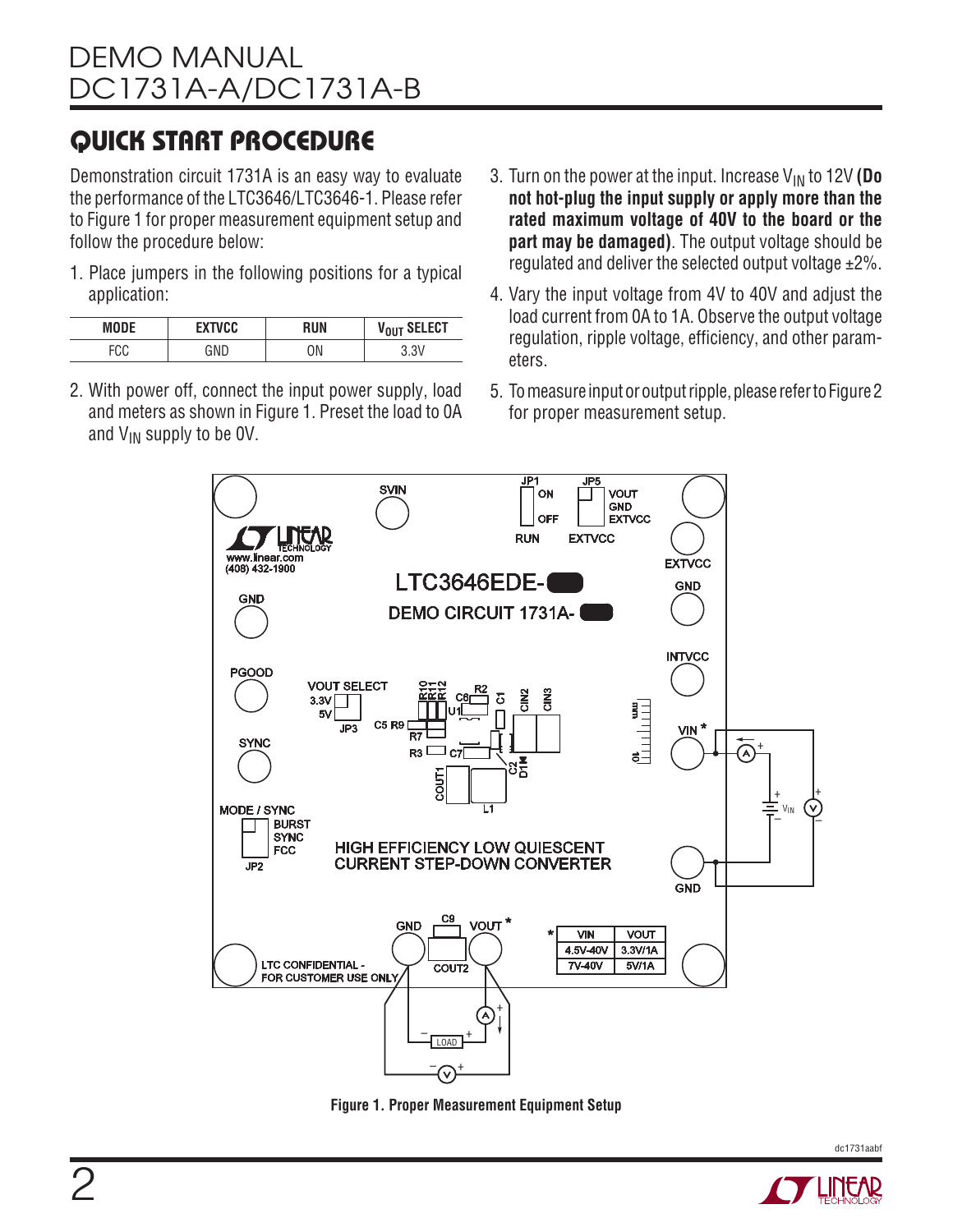# DEMO MANUAL DC1731A-A/DC1731A-B

### **QUICK START PROCEDURE**



INPUT OR OUTPUT CAPACITOR

**Figure 2. Measuring V<sub>IN</sub> or V<sub>OUT</sub> Ripple** 



Figures 3a and 3b. Measured DC1731A Efficiency at Different V<sub>IN</sub> and V<sub>OUT</sub> (Burst Mode Operation Enabled)





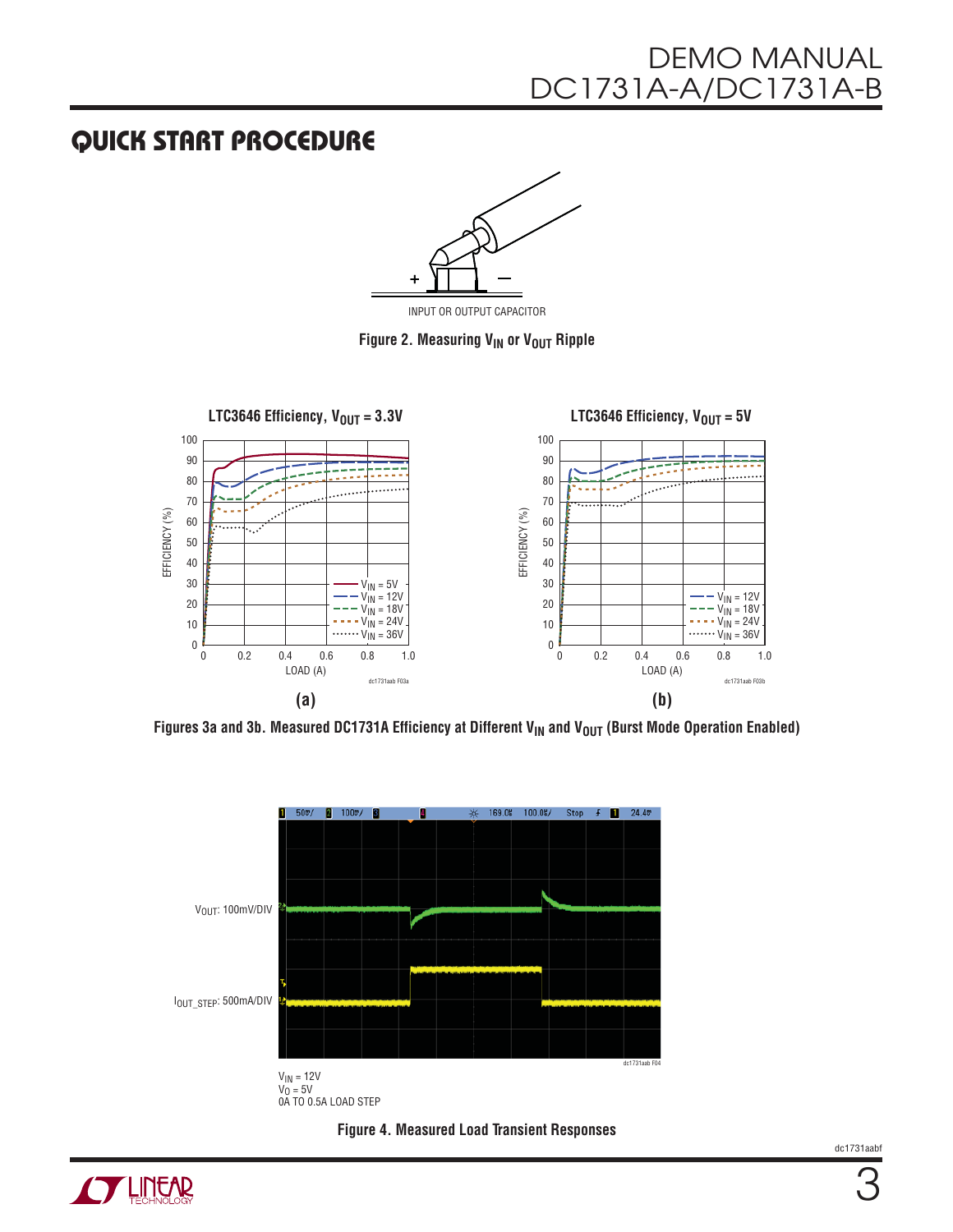# DEMO MANUAL DC1731A-A/DC1731A-B

# **PARTS LIST**

| <b>ITEM</b>                                     | QTY            | <b>REFERENCE</b>   | <b>PART DESCRIPTION</b>                                          | <b>MANUFACTURER/PART NUMBER</b>                        |  |
|-------------------------------------------------|----------------|--------------------|------------------------------------------------------------------|--------------------------------------------------------|--|
| <b>Required Circuit Components</b>              |                |                    |                                                                  |                                                        |  |
| 1                                               | 1              | U1                 | IC, HIGH EFFICIENCY LOW QUIESCENT CURRENT<br>STEP-DOWN CONVERTER | LTC3646EDE FOR DC1731A-A LTC3646EDE-1 FOR<br>DC1731A-B |  |
| $\overline{2}$                                  | $\overline{2}$ | CIN2, CIN3         | CAP, 1210 10µF 20% 50V X5R                                       | TAIYO YUDEN UMK325BJ106MM-T                            |  |
| 3                                               | 1              | COUT1              | CAP, 1210 4.7µF 20% 16V X7R                                      | TAIYO YUDEN EMK325BJ475MN-T                            |  |
| 4                                               | 1              | COUT <sub>2</sub>  | CAP, 1210 10µF 20% 16V X5R                                       | TDK C3225X7R1C106M                                     |  |
| 5                                               | 1              | C1                 | CAP, 0603 4.7µF 10% 10V X5R                                      | TDK C1608X5R1A475K-T                                   |  |
| 6                                               | 1              | C <sub>2</sub>     | CAP, 0603 0.1µF 10% 50V X7R                                      | AVX 06035C104KAT2A                                     |  |
| 7                                               | 1              | C3                 | CAP, 0603 5.6pF 0.25pF 50V NPO                                   | AVX 06035A5R6CAT2A                                     |  |
| 8                                               | 1              | C <sub>5</sub>     | CAP, 0603 100pF 10% 50V X7R                                      | AVX 06035C101KAT2A                                     |  |
| 9                                               | 1              | C6                 | CAP, 0805 2.2µF 20% 50V Y5V                                      | TDK C2012Y5V1H225Z                                     |  |
| 10                                              | $\overline{2}$ | C7, C9             | CAP, 0805 1µF 10% 50V X7R                                        | MURATA GRM21BR71H105KA12L                              |  |
| 11                                              | 1              | L1                 | IND, 4.7 <sub>µ</sub> H                                          | COILCRAFT XAL5030-472MEB                               |  |
| 12                                              | 1              | R <sub>2</sub>     | RES, 0603 2Ω 5% 1/10W                                            | VISHAY CRCW06032R00FNEA                                |  |
| 13                                              | 1              | R <sub>3</sub>     | RES, 0603 100kΩ 5% 1/10W                                         | VISHAY CRCW0603100KJNEA                                |  |
| 14                                              | 1              | R <sub>7</sub>     | RES, 0603 60.4kΩ 1% 1/10W                                        | VISHAY CRCW060360K4FKED                                |  |
| 15                                              | 1.             | R <sub>9</sub>     | RES, 0603 200kΩ 1% 1/10W                                         | VISHAY CRCW0603200KFKEA                                |  |
| 16                                              | 1              | R <sub>10</sub>    | RES, 0603 137kΩ 1% 1/10W                                         | YAGEO RC0603FR-07137KL                                 |  |
| 17                                              | 1              | R <sub>11</sub>    | RES, 0603 84.5kΩ 1% 1/10W                                        | VISHAY CRCW060384K5FKEA                                |  |
| 18                                              | 1              | R <sub>12</sub>    | RES, 0603 619kΩ 1% 1/10W                                         | VISHAY CRCW0603619KFKEA                                |  |
| <b>Additional Demo Board Circuit Components</b> |                |                    |                                                                  |                                                        |  |
| 1                                               | 0              | CIN1               | CAP, 56µF 20% 50V ALUM. ELEC. OPTION                             | SUN ELEC 50HVH56M OPTION                               |  |
| $\overline{2}$                                  | 0              | C4, C8             | CAP, 0603 OPTION                                                 | <b>OPTION</b>                                          |  |
| 3                                               | 0              | D <sub>1</sub>     | DIODE, OPTION                                                    | <b>OPTION</b>                                          |  |
| 4                                               | $\overline{0}$ | R4, R5, R6         | RES, 0603 OPTION                                                 | <b>OPTION</b>                                          |  |
| <b>Hardware: For Demo Board Only</b>            |                |                    |                                                                  |                                                        |  |
| 1                                               | 11             | E1-E11             | <b>TURRET</b>                                                    | MILL-MAX 2501-2-00-80-00-00-07-0                       |  |
| $\overline{2}$                                  | 1              | JP1                | HEADER, 2mm, 3PIN                                                | SAMTEC TMM-103-02-L-S                                  |  |
| 3                                               | $\overline{2}$ | JP2, JP5           | HEADER, 3PIN, DBL ROW 2mm                                        | SAMTEC TMM 103-02-L-D                                  |  |
| 4                                               | 1              | JP3                | HEADER, 2mm DBL ROW (2X2) 4PIN                                   | SAMTEC TMM-102-02-L-D                                  |  |
| 5                                               | $\overline{4}$ | MH1, MH2, MH3, MH4 | STANDOFF, SNAP ON                                                | KEYSTONE_8831                                          |  |
| 6                                               | 4              | JP1, JP2, JP3, JP5 | SHUNT, 2mm                                                       | SAMTEC 2SN-BK-G                                        |  |



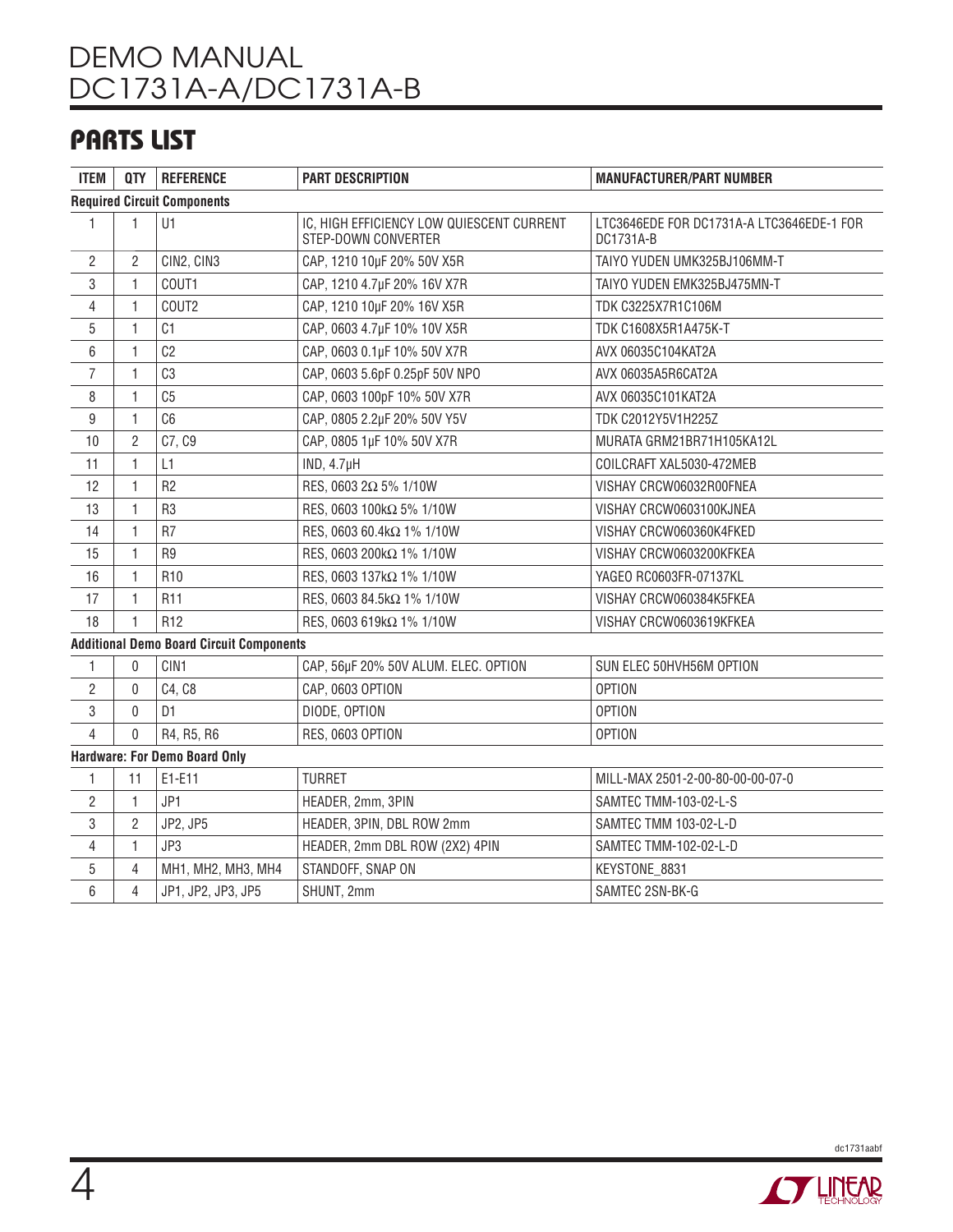**SCHEMATIC DIAGRAM** 



**CYLINEAR** 

Information furnished by Linear Technology Corporation is believed to be accurate and reliable. However, no responsibility is assumed for its use. Linear Technology Corporation makes no representation that the interconnection of its circuits as described herein will not infringe on existing patent rights. dc1731aabt

5